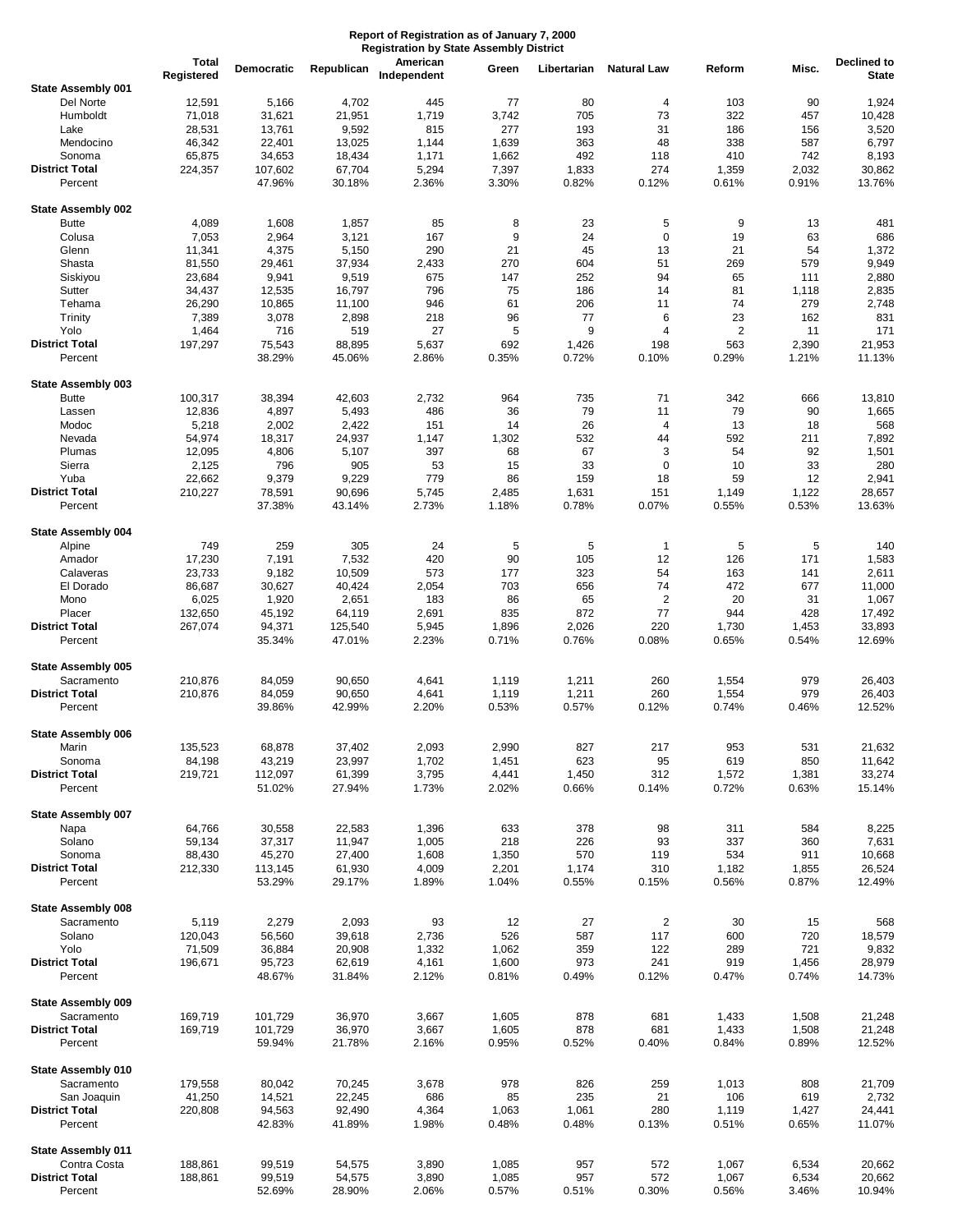|                                       | <b>Total</b><br>Registered | Democratic        | Republican        | American<br>Independent | Green          | Libertarian    | <b>Natural Law</b> | Reform         | Misc.          | Declined to<br><b>State</b> |
|---------------------------------------|----------------------------|-------------------|-------------------|-------------------------|----------------|----------------|--------------------|----------------|----------------|-----------------------------|
| State Assembly 012                    |                            |                   |                   |                         |                |                |                    |                |                |                             |
| San Francisco                         | 207,467                    | 116,221           | 32,410            | 3,409                   | 3,771          | 1,126          | 655                | 566            | 1,501          | 47,808                      |
| San Mateo                             | 9,379                      | 5,464             | 1,687             | 161                     | 62             | 29             | 38                 | 17             | 61             | 1,860                       |
| <b>District Total</b><br>Percent      | 216,846                    | 121,685<br>56.12% | 34,097<br>15.72%  | 3,570<br>1.65%          | 3,833<br>1.77% | 1,155<br>0.53% | 693<br>0.32%       | 583<br>0.27%   | 1,562<br>0.72% | 49,668<br>22.90%            |
| State Assembly 013                    |                            |                   |                   |                         |                |                |                    |                |                |                             |
| San Francisco                         | 258,525                    | 150,768           | 31,686            | 4,852                   | 7,643          | 1,995          | 899                | 1,032          | 2,466          | 57,184                      |
| <b>District Total</b>                 | 258,525                    | 150,768           | 31,686            | 4,852                   | 7,643          | 1,995          | 899                | 1,032          | 2,466          | 57,184                      |
| Percent                               |                            | 58.32%            | 12.26%            | 1.88%                   | 2.96%          | 0.77%          | 0.35%              | 0.40%          | 0.95%          | 22.12%                      |
| <b>State Assembly 014</b><br>Alameda  | 131,452                    | 85,864            | 11,027            | 1,383                   | 6,316          | 832            | 872                | 295            | 2,724          | 22,139                      |
| Contra Costa                          | 70,477                     | 48,777            | 9,207             | 1,009                   | 1,120          | 255            | 440                | 276            | 3,063          | 6,330                       |
| <b>District Total</b>                 | 201,929                    | 134,641           | 20,234            | 2,392                   | 7,436          | 1,087          | 1,312              | 571            | 5,787          | 28,469                      |
| Percent                               |                            | 66.68%            | 10.02%            | 1.18%                   | 3.68%          | 0.54%          | 0.65%              | 0.28%          | 2.87%          | 14.10%                      |
| <b>State Assembly 015</b>             |                            |                   |                   |                         |                |                |                    |                |                |                             |
| Alameda                               | 60,133                     | 23,633            | 24,651            | 1,302                   | 242            | 307            | 42                 | 234            | 469            | 9,253                       |
| Contra Costa<br><b>District Total</b> | 188,257<br>248,390         | 70,501<br>94,134  | 85,682<br>110,333 | 3,000<br>4,302          | 977<br>1,219   | 886<br>1,193   | 416<br>458         | 992<br>1,226   | 5,454<br>5,923 | 20,349<br>29,602            |
| Percent                               |                            | 37.90%            | 44.42%            | 1.73%                   | 0.49%          | 0.48%          | 0.18%              | 0.49%          | 2.38%          | 11.92%                      |
| State Assembly 016                    |                            |                   |                   |                         |                |                |                    |                |                |                             |
| Alameda                               | 159,551                    | 103,582           | 22,139            | 2,352                   | 2,503          | 630            | 1,385              | 337            | 2,428          | 24,195                      |
| <b>District Total</b>                 | 159,551                    | 103,582           | 22,139            | 2,352                   | 2,503          | 630            | 1,385              | 337            | 2,428          | 24,195                      |
| Percent                               |                            | 64.92%            | 13.88%            | 1.47%                   | 1.57%          | 0.39%          | 0.87%              | 0.21%          | 1.52%          | 15.16%                      |
| State Assembly 017                    |                            |                   |                   |                         | 404            | 657            | 121                | 414            |                |                             |
| San Joaquin<br><b>District Total</b>  | 150,837<br>150,837         | 70,223<br>70,223  | 63,473<br>63,473  | 2,358<br>2,358          | 404            | 657            | 121                | 414            | 3,119<br>3,119 | 10,068<br>10,068            |
| Percent                               |                            | 46.56%            | 42.08%            | 1.56%                   | 0.27%          | 0.44%          | 0.08%              | 0.27%          | 2.07%          | 6.67%                       |
| <b>State Assembly 018</b>             |                            |                   |                   |                         |                |                |                    |                |                |                             |
| Alameda                               | 168,932                    | 95,416            | 41,584            | 2,969                   | 894            | 766            | 440                | 764            | 1,695          | 24,404                      |
| <b>District Total</b><br>Percent      | 168,932                    | 95,416<br>56.48%  | 41,584<br>24.62%  | 2,969<br>1.76%          | 894<br>0.53%   | 766<br>0.45%   | 440<br>0.26%       | 764<br>0.45%   | 1,695<br>1.00% | 24,404<br>14.45%            |
|                                       |                            |                   |                   |                         |                |                |                    |                |                |                             |
| State Assembly 019<br>San Mateo       | 172,985                    | 91,884            | 45,870            | 3,063                   | 1,116          | 815            | 447                | 694            | 737            | 28,359                      |
| <b>District Total</b>                 | 172,985                    | 91,884            | 45,870            | 3,063                   | 1,116          | 815            | 447                | 694            | 737            | 28,359                      |
| Percent                               |                            | 53.12%            | 26.52%            | 1.77%                   | 0.65%          | 0.47%          | 0.26%              | 0.40%          | 0.43%          | 16.39%                      |
| State Assembly 020                    |                            |                   |                   |                         |                |                |                    |                |                |                             |
| Alameda                               | 102,399                    | 48,922            | 30,875            | 1,835                   | 513            | 561            | 157                | 415            | 1,014          | 18,107                      |
| Santa Clara<br><b>District Total</b>  | 65,733<br>168,132          | 29,124<br>78,046  | 19,335<br>50,210  | 1,329<br>3,164          | 256<br>769     | 418<br>979     | 136<br>293         | 478<br>893     | 376<br>1,390   | 14,281<br>32,388            |
| Percent                               |                            | 46.42%            | 29.86%            | 1.88%                   | 0.46%          | 0.58%          | 0.17%              | 0.53%          | 0.83%          | 19.26%                      |
| <b>State Assembly 021</b>             |                            |                   |                   |                         |                |                |                    |                |                |                             |
| San Mateo                             | 128,151                    | 61,318            | 40,801            | 2,163                   | 1,259          | 853            | 213                | 753            | 571            | 20,220                      |
| Santa Clara                           | 67,866                     | 31,229            | 22,275            | 749                     | 872            | 520            | 151                | 402            | 178            | 11,490                      |
| <b>District Total</b><br>Percent      | 196,017                    | 92,547            | 63,076<br>32.18%  | 2,912<br>1.49%          | 2,131<br>1.09% | 1,373<br>0.70% | 364<br>0.19%       | 1,155<br>0.59% | 749<br>0.38%   | 31,710<br>16.18%            |
|                                       |                            | 47.21%            |                   |                         |                |                |                    |                |                |                             |
| State Assembly 022<br>Santa Clara     | 171,207                    | 80,280            | 51,239            | 3,055                   | 1,331          | 1,521          | 357                | 1,333          | 701            | 31,390                      |
| <b>District Total</b>                 | 171,207                    | 80,280            | 51,239            | 3,055                   | 1,331          | 1,521          | 357                | 1,333          | 701            | 31,390                      |
| Percent                               |                            | 46.89%            | 29.93%            | 1.78%                   | 0.78%          | 0.89%          | 0.21%              | 0.78%          | 0.41%          | 18.33%                      |
| State Assembly 023                    |                            |                   |                   |                         |                |                |                    |                |                |                             |
| Santa Clara<br><b>District Total</b>  | 127,971                    | 70,554            | 27,509            | 2,876                   | 835            | 927            | 380                | 978            | 1,224          | 22,688                      |
| Percent                               | 127,971                    | 70,554<br>55.13%  | 27,509<br>21.50%  | 2,876<br>2.25%          | 835<br>0.65%   | 927<br>0.72%   | 380<br>0.30%       | 978<br>0.76%   | 1,224<br>0.96% | 22,688<br>17.73%            |
| State Assembly 024                    |                            |                   |                   |                         |                |                |                    |                |                |                             |
| Santa Clara                           | 207,826                    | 86,908            | 78,773            | 3,725                   | 1,156          | 1,478          | 367                | 1,343          | 613            | 33,463                      |
| <b>District Total</b>                 | 207,826                    | 86,908            | 78,773            | 3,725                   | 1,156          | 1,478          | 367                | 1,343          | 613            | 33,463                      |
| Percent                               |                            | 41.82%            | 37.90%            | 1.79%                   | 0.56%          | 0.71%          | 0.18%              | 0.65%          | 0.29%          | 16.10%                      |
| State Assembly 025<br>Fresno          | 29,297                     | 9,844             | 15,742            | 511                     | 62             |                |                    | 106            | 51             |                             |
| Madera                                | 43,638                     | 17,047            | 20,183            | 1,004                   | 153            | 123<br>228     | 39<br>58           | 166            | 264            | 2,819<br>4,535              |
| Mariposa                              | 9,904                      | 3,638             | 4,512             | 246                     | 89             | 81             | 6                  | 38             | 86             | 1,208                       |
| Stanislaus                            | 106,837                    | 47,481            | 42,797            | 2,628                   | 309            | 500            | 98                 | 713            | 1,035          | 11,276                      |
| Tuolumne                              | 29,716                     | 12,511            | 12,589            | 747                     | 199            | 176            | 24                 | 252            | 140            | 3,078                       |
| <b>District Total</b><br>Percent      | 219,392                    | 90,521<br>41.26%  | 95,823<br>43.68%  | 5,136<br>2.34%          | 812<br>0.37%   | 1,108<br>0.51% | 225<br>0.10%       | 1,275<br>0.58% | 1,576<br>0.72% | 22,916<br>10.45%            |
|                                       |                            |                   |                   |                         |                |                |                    |                |                |                             |
| State Assembly 026<br>Merced          | 76,865                     | 42,031            | 24,582            | 1,656                   | 144            | 254            | 45                 | 230            | 337            | 7,586                       |
| San Joaquin                           | 4,813                      | 1,921             | 2,225             | 117                     | $\overline{7}$ | 37             | $\overline{2}$     | 14             | 93             | 397                         |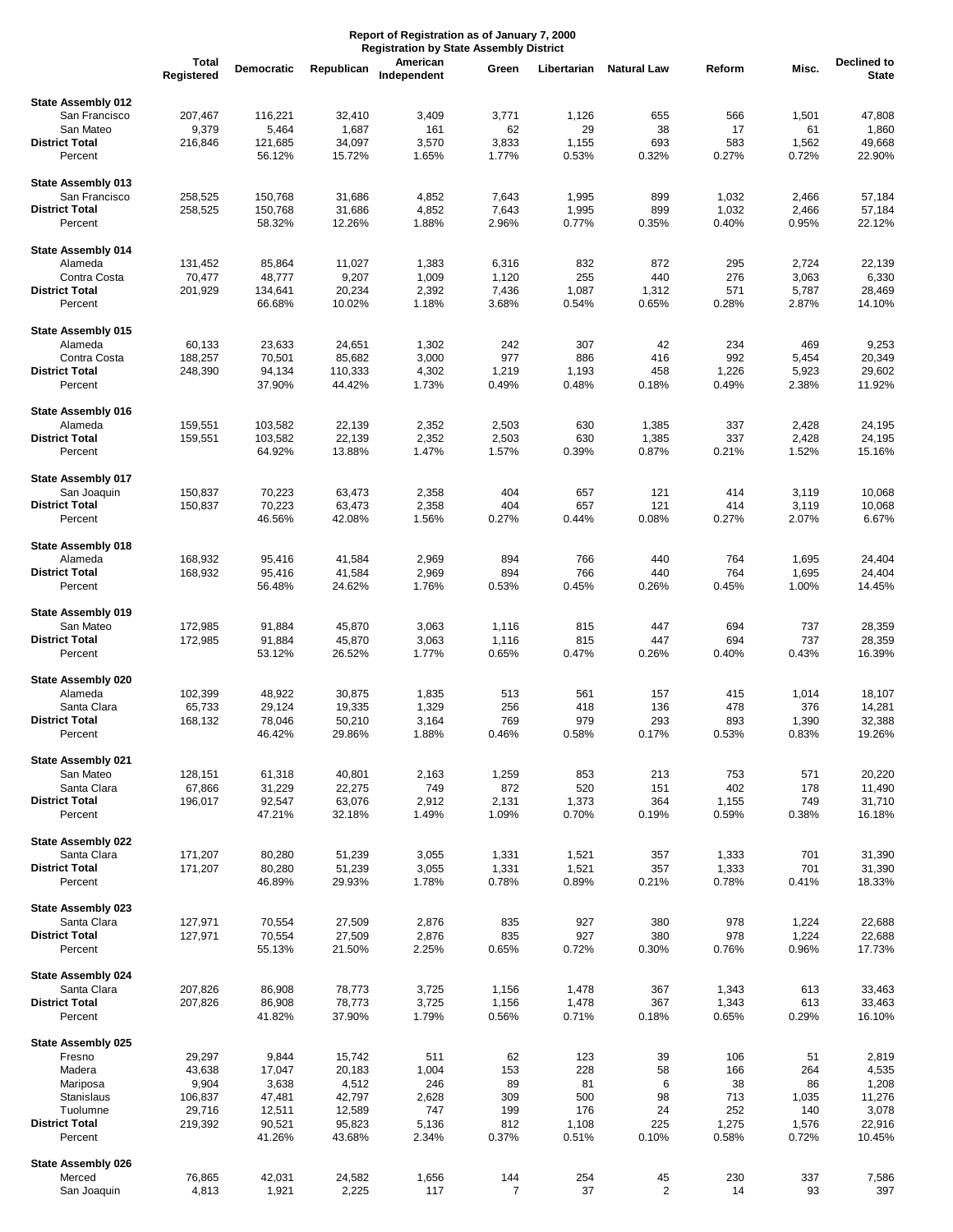|                           | <b>Total</b>      | Democratic       |                 | American       |            |             | <b>Natural Law</b> |           | Misc.     | <b>Declined to</b> |
|---------------------------|-------------------|------------------|-----------------|----------------|------------|-------------|--------------------|-----------|-----------|--------------------|
|                           | Registered        |                  | Republican      | Independent    | Green      | Libertarian |                    | Reform    |           | <b>State</b>       |
| Stanislaus                | 92,057            | 46,049           | 31,716          | 2,283          | 239        | 461         | 94                 | 453       | 1,043     | 9,719              |
| <b>District Total</b>     | 173,735           | 90,001           | 58,523          | 4,056          | 390        | 752         | 141                | 697       | 1,473     | 17,702             |
| Percent                   |                   | 51.80%           | 33.69%          | 2.33%          | 0.22%      | 0.43%       | 0.08%              | 0.40%     | 0.85%     | 10.19%             |
|                           |                   |                  |                 |                |            |             |                    |           |           |                    |
| <b>State Assembly 027</b> |                   |                  |                 |                |            |             |                    |           |           |                    |
| Monterey                  | 82,154            | 36,857           | 28,819          | 1,776          | 830        | 499         | 108                | 497       | 764       | 12,004             |
| Santa Cruz                | 116,011           | 59,344           | 28,073          | 1,953          | 4,650      | 1,404       | 282                | 926       | 1,108     | 18,271             |
| <b>District Total</b>     | 198,165           | 96,201           | 56,892          | 3,729          | 5,480      | 1,903       | 390                | 1,423     | 1,872     | 30,275             |
| Percent                   |                   | 48.55%           | 28.71%          | 1.88%          | 2.77%      | 0.96%       | 0.20%              | 0.72%     | 0.94%     | 15.28%             |
|                           |                   |                  |                 |                |            |             |                    |           |           |                    |
| <b>State Assembly 028</b> |                   |                  |                 |                |            |             |                    |           |           |                    |
| Monterey                  | 60,325            | 33,201           | 17,095          | 1,259          | 193        | 254         | 44                 | 203       | 522       | 7,554              |
| San Benito                | 23,982            | 11,154           | 8,479           | 587            | 106        | 190         | 14                 | 142       | 160       | 3,150              |
| Santa Clara               | 66,334            | 29,552           | 23,637          | 1,299          | 226        | 430         | 107                | 351       | 282       | 10,450             |
| Santa Cruz                | 16,268            | 9,866            | 3,630           | 232            | 88         | 58          | 18                 | 77        | 142       | 2,157              |
| <b>District Total</b>     | 166,909           | 83,773           | 52,841          | 3,377          | 613        | 932         | 183                | 773       | 1,106     | 23,311             |
| Percent                   |                   | 50.19%           | 31.66%          | 2.02%          | 0.37%      | 0.56%       | 0.11%              | 0.46%     | 0.66%     | 13.97%             |
|                           |                   |                  |                 |                |            |             |                    |           |           |                    |
| <b>State Assembly 029</b> |                   |                  | 72,168          |                |            | 758         | 188                | 545       | 460       |                    |
| Fresno<br>Tulare          | 154,340<br>46,632 | 61,515<br>16,372 | 23,247          | 2,907<br>1,092 | 543<br>140 | 211         | 68                 | 107       | 182       | 15,256<br>5,213    |
| <b>District Total</b>     | 200,972           | 77,887           | 95,415          | 3,999          | 683        | 969         | 256                | 652       | 642       | 20,469             |
| Percent                   |                   | 38.76%           | 47.48%          | 1.99%          | 0.34%      | 0.48%       | 0.13%              | 0.32%     | 0.32%     | 10.19%             |
|                           |                   |                  |                 |                |            |             |                    |           |           |                    |
| State Assembly 030        |                   |                  |                 |                |            |             |                    |           |           |                    |
| Fresno                    | 33,831            | 16,534           | 12,305          | 806            | 82         | 147         | 29                 | 138       | 174       | 3,616              |
| Kern                      | 55,015            | 30,397           | 16,742          | 1,570          | 72         | 243         | 84                 | 220       | 379       | 5,308              |
| Kings                     | 41,678            | 17,993           | 17,518          | 1,054          | 58         | 126         | 67                 | 106       | 282       | 4,474              |
| Madera                    | 2,883             | 1,102            | 1,428           | 58             | 4          | 7           | 4                  | 5         | 10        | 265                |
| <b>District Total</b>     | 133,407           | 66,026           | 47,993          | 3,488          | 216        | 523         | 184                | 469       | 845       | 13,663             |
| Percent                   |                   | 49.49%           | 35.97%          | 2.61%          | 0.16%      | 0.39%       | 0.14%              | 0.35%     | 0.63%     | 10.24%             |
|                           |                   |                  |                 |                |            |             |                    |           |           |                    |
| <b>State Assembly 031</b> |                   |                  |                 |                |            |             |                    |           |           |                    |
| Fresno                    | 91,112            | 51,119           | 27,611          | 1,754          | 277        | 358         | 152                | 364       | 558       | 8,919              |
| Tulare                    | 26,625            | 13,212           | 9,403           | 612            | 48         | 104         | 44                 | 77        | 162       | 2,963              |
| <b>District Total</b>     | 117,737           | 64,331           | 37,014          | 2,366          | 325        | 462         | 196                | 441       | 720       | 11,882             |
| Percent                   |                   | 54.64%           | 31.44%          | 2.01%          | 0.28%      | 0.39%       | 0.17%              | 0.37%     | 0.61%     | 10.09%             |
|                           |                   |                  |                 |                |            |             |                    |           |           |                    |
| State Assembly 032        |                   |                  |                 |                |            |             |                    |           |           |                    |
| Kern                      | 146,508           | 51,530           | 74,788          | 3,792          | 320        | 856         | 149                | 745       | 508       | 13,820             |
| Tulare                    | 41,272            | 17,096           | 18,039          | 1,048          | 76         | 152         | 49                 | 125       | 195       | 4,492              |
| <b>District Total</b>     | 187,780           | 68,626           | 92,827          | 4,840          | 396        | 1,008       | 198                | 870       | 703       | 18,312             |
| Percent                   |                   | 36.55%           | 49.43%          | 2.58%          | 0.21%      | 0.54%       | 0.11%              | 0.46%     | 0.37%     | 9.75%              |
|                           |                   |                  |                 |                |            |             |                    |           |           |                    |
| State Assembly 033        |                   |                  |                 |                |            |             |                    |           |           |                    |
|                           |                   |                  |                 |                |            |             |                    |           |           |                    |
| San Luis Obispo           | 127,343           | 47,523           | 56,115          | 2,768          | 1,447      | 907         | 256                | 654       | 2,005     | 15,668             |
| Santa Barbara             | 69,262            | 27,933           | 30,086          | 1,445          | 183        | 315         | 54                 | 398       | 732       | 8,116              |
| <b>District Total</b>     | 196,605           | 75,456           | 86,201          | 4,213          | 1,630      | 1,222       | 310                | 1,052     | 2,737     | 23,784             |
| Percent                   |                   | 38.38%           | 43.84%          | 2.14%          | 0.83%      | 0.62%       | 0.16%              | 0.54%     | 1.39%     | 12.10%             |
|                           |                   |                  |                 |                |            |             |                    |           |           |                    |
| State Assembly 034        |                   |                  |                 |                |            |             |                    |           |           |                    |
| Inyo<br>Kern              | 9,466<br>47,921   | 3,402<br>14,584  | 4,579<br>24,120 | 252<br>1,571   | 55<br>123  | 56<br>387   | 5<br>50            | 19<br>214 | 86<br>194 | 1,012<br>6,678     |
| San Bernardino            | 121,255           | 45,550           | 53,517          | 4,238          | 236        | 755         | 105                | 955       | 1,225     | 14,674             |
| <b>District Total</b>     | 178,642           | 63,536           | 82,216          | 6,061          | 414        | 1,198       | 160                | 1,188     | 1,505     | 22,364             |
| Percent                   |                   | 35.57%           | 46.02%          | 3.39%          | 0.23%      | 0.67%       | 0.09%              | 0.67%     | 0.84%     | 12.52%             |
|                           |                   |                  |                 |                |            |             |                    |           |           |                    |
| State Assembly 035        |                   |                  |                 |                |            |             |                    |           |           |                    |
| Santa Barbara             | 129,420           | 55,256           | 44,456          | 2,568          | 2,179      | 949         | 335                | 501       | 1,995     | 21,181             |
| Ventura                   | 88,707            | 37,971           | 33,099          | 2,046          | 1,162      | 625         | 315                | 780       | 944       | 11,765             |
| <b>District Total</b>     | 218,127           | 93,227           | 77,555          | 4,614          | 3,341      | 1,574       | 650                | 1,281     | 2,939     | 32,946             |
| Percent                   |                   | 42.74%           | 35.55%          | 2.12%          | 1.53%      | 0.72%       | 0.30%              | 0.59%     | 1.35%     | 15.10%             |
|                           |                   |                  |                 |                |            |             |                    |           |           |                    |
| State Assembly 036        |                   |                  |                 |                |            |             |                    |           |           |                    |
| Los Angeles               | 211,595           | 74,435           | 99,535          | 5,420          | 555        | 1,081       | 551                | 1,040     | 1,680     | 27,298             |
| <b>District Total</b>     | 211,595           | 74,435           | 99,535          | 5,420          | 555        | 1,081       | 551                | 1,040     | 1,680     | 27,298             |
| Percent                   |                   | 35.18%           | 47.04%          | 2.56%          | 0.26%      | 0.51%       | 0.26%              | 0.49%     | 0.79%     | 12.90%             |
|                           |                   |                  |                 |                |            |             |                    |           |           |                    |
| State Assembly 037        |                   |                  |                 |                |            |             |                    |           |           |                    |
| Ventura                   | 189,192           | 74,031           | 78,736          | 4,108          | 866        | 1,055       | 576                | 1,377     | 1,985     | 26,458             |
| <b>District Total</b>     | 189,192           | 74,031           | 78,736          | 4,108          | 866        | 1,055       | 576                | 1,377     | 1,985     | 26,458             |
| Percent                   |                   | 39.13%           | 41.62%          | 2.17%          | 0.46%      | 0.56%       | 0.30%              | 0.73%     | 1.05%     | 13.98%             |
|                           |                   |                  |                 |                |            |             |                    |           |           |                    |
| State Assembly 038        |                   |                  |                 |                |            |             |                    |           |           |                    |
| Los Angeles               | 128,261           | 55,392           | 50,723          | 2,121          | 578        | 713         | 284                | 689       | 1,168     | 16,593             |
| Ventura                   | 84,623            | 28,449           | 40,211          | 2,036          | 351        | 512         | 203                | 497       | 781       | 11,583             |
| <b>District Total</b>     | 212,884           | 83,841           | 90,934          | 4,157          | 929        | 1,225       | 487                | 1,186     | 1,949     | 28,176             |
| Percent                   |                   | 39.38%           | 42.72%          | 1.95%          | 0.44%      | 0.58%       | 0.23%              | 0.56%     | 0.92%     | 13.24%             |
|                           |                   |                  |                 |                |            |             |                    |           |           |                    |
| State Assembly 039        |                   |                  |                 |                |            |             |                    |           |           |                    |
| Los Angeles               | 120,428           | 74,135           | 24,423          | 2,254          | 419        | 543         | 392                | 480       | 1,633     | 16,149             |
| <b>District Total</b>     | 120,428           | 74,135           | 24,423          | 2,254          | 419        | 543         | 392                | 480       | 1,633     | 16,149             |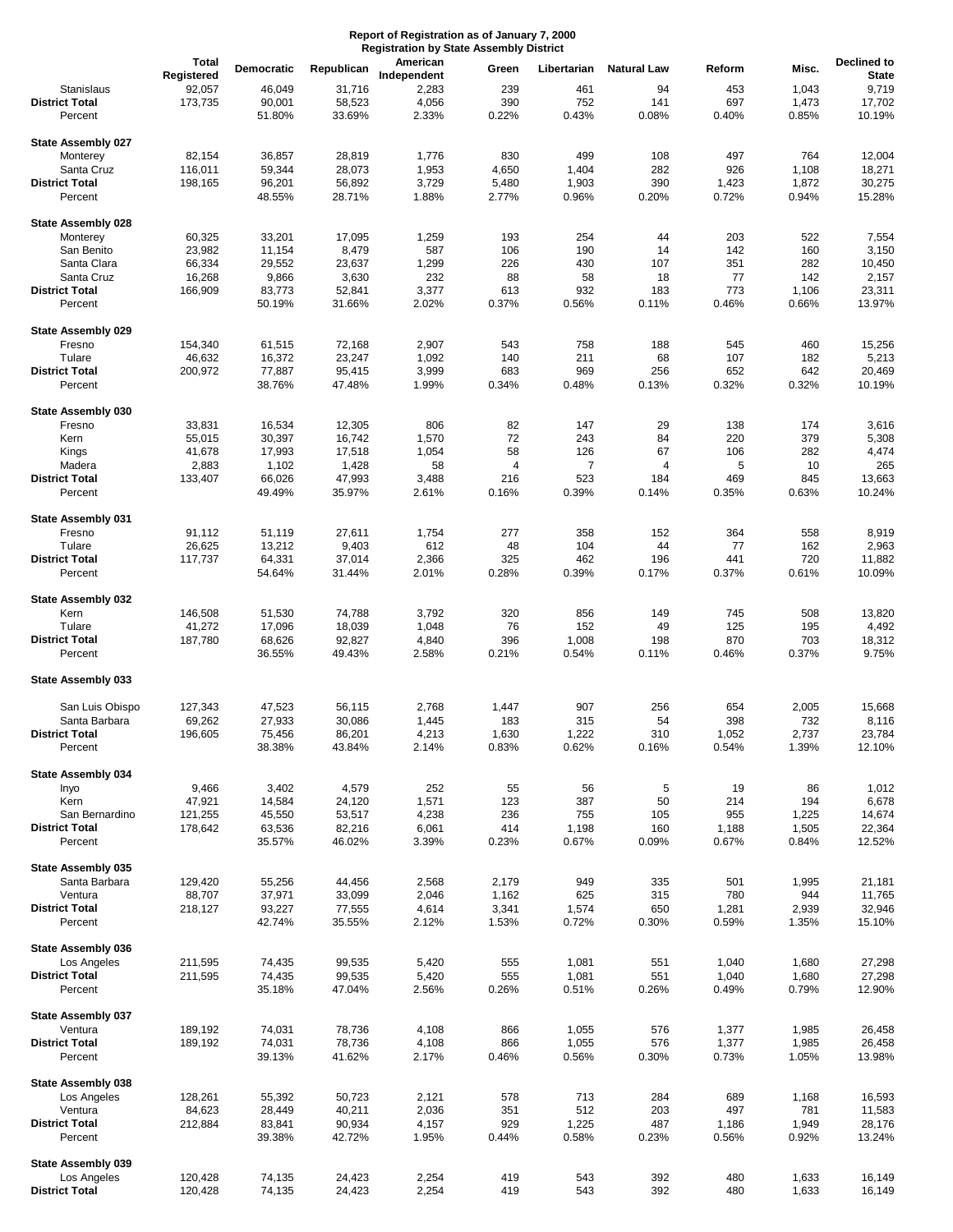|                                          | <b>Total</b>       | Democratic         | Republican       | American       | Green          | Libertarian    | <b>Natural Law</b> | Reform         | Misc.          | Declined to      |
|------------------------------------------|--------------------|--------------------|------------------|----------------|----------------|----------------|--------------------|----------------|----------------|------------------|
|                                          | Registered         |                    |                  | Independent    |                |                |                    |                |                | <b>State</b>     |
| Percent                                  |                    | 61.56%             | 20.28%           | 1.87%          | 0.35%          | 0.45%          | 0.33%              | 0.40%          | 1.36%          | 13.41%           |
| <b>State Assembly 040</b>                |                    |                    |                  |                |                |                |                    |                |                |                  |
| Los Angeles                              | 159,843            | 86,019             | 42,021           | 3,216          | 925            | 1,061          | 532                | 996            | 1,854          | 23,219           |
| <b>District Total</b>                    | 159,843            | 86,019             | 42,021           | 3,216          | 925            | 1,061          | 532                | 996            | 1,854          | 23,219           |
| Percent                                  |                    | 53.81%             | 26.29%           | 2.01%          | 0.58%          | 0.66%          | 0.33%              | 0.62%          | 1.16%          | 14.53%           |
| <b>State Assembly 041</b>                |                    |                    |                  |                |                |                |                    |                |                |                  |
| Los Angeles                              | 241,556            | 117,848            | 79,388           | 3,635          | 1,889          | 1,417          | 770                | 1,842          | 2,232          | 32,535           |
| <b>District Total</b>                    | 241,556            | 117,848            | 79,388           | 3,635          | 1,889          | 1,417          | 770                | 1,842          | 2,232          | 32,535           |
| Percent                                  |                    | 48.79%             | 32.87%           | 1.50%          | 0.78%          | 0.59%          | 0.32%              | 0.76%          | 0.92%          | 13.47%           |
|                                          |                    |                    |                  |                |                |                |                    |                |                |                  |
| <b>State Assembly 042</b><br>Los Angeles | 231,885            | 128,686            | 52,760           | 3,533          | 1,697          | 1,593          | 921                | 1,542          | 2,456          | 38,697           |
| <b>District Total</b>                    | 231,885            | 128,686            | 52,760           | 3,533          | 1,697          | 1,593          | 921                | 1,542          | 2,456          | 38,697           |
| Percent                                  |                    | 55.50%             | 22.75%           | 1.52%          | 0.73%          | 0.69%          | 0.40%              | 0.66%          | 1.06%          | 16.69%           |
|                                          |                    |                    |                  |                |                |                |                    |                |                |                  |
| <b>State Assembly 043</b>                |                    |                    |                  |                |                |                |                    |                |                |                  |
| Los Angeles<br><b>District Total</b>     | 177,053<br>177,053 | 79,607<br>79,607   | 61,177<br>61,177 | 3,160<br>3,160 | 978<br>978     | 1,170<br>1,170 | 438<br>438         | 1,118<br>1,118 | 1,739<br>1,739 | 27,666<br>27,666 |
| Percent                                  |                    | 44.96%             | 34.55%           | 1.78%          | 0.55%          | 0.66%          | 0.25%              | 0.63%          | 0.98%          | 15.63%           |
|                                          |                    |                    |                  |                |                |                |                    |                |                |                  |
| <b>State Assembly 044</b>                |                    |                    |                  |                |                |                |                    |                |                |                  |
| Los Angeles                              | 216,829            | 97,277             | 80,848           | 3,197          | 1,255          | 1,268          | 705                | 972            | 1,871          | 29,436           |
| <b>District Total</b><br>Percent         | 216,829            | 97,277<br>44.86%   | 80,848<br>37.29% | 3,197<br>1.47% | 1,255<br>0.58% | 1,268<br>0.58% | 705<br>0.33%       | 972<br>0.45%   | 1,871<br>0.86% | 29,436<br>13.58% |
|                                          |                    |                    |                  |                |                |                |                    |                |                |                  |
| State Assembly 045                       |                    |                    |                  |                |                |                |                    |                |                |                  |
| Los Angeles                              | 115,276            | 71,823             | 19,211           | 1,878          | 831            | 668            | 569                | 401            | 1,904          | 17,991           |
| <b>District Total</b>                    | 115,276            | 71,823             | 19,211           | 1,878          | 831            | 668            | 569                | 401            | 1,904          | 17,991           |
| Percent                                  |                    | 62.31%             | 16.67%           | 1.63%          | 0.72%          | 0.58%          | 0.49%              | 0.35%          | 1.65%          | 15.61%           |
| <b>State Assembly 046</b>                |                    |                    |                  |                |                |                |                    |                |                |                  |
| Los Angeles                              | 73,293             | 47,507             | 11,132           | 1,208          | 282            | 335            | 409                | 238            | 1,160          | 11,022           |
| <b>District Total</b>                    | 73,293             | 47,507             | 11,132           | 1,208          | 282            | 335            | 409                | 238            | 1,160          | 11,022           |
| Percent                                  |                    | 64.82%             | 15.19%           | 1.65%          | 0.38%          | 0.46%          | 0.56%              | 0.32%          | 1.58%          | 15.04%           |
|                                          |                    |                    |                  |                |                |                |                    |                |                |                  |
| <b>State Assembly 047</b><br>Los Angeles | 197,226            | 140,289            | 24,647           | 2,597          | 883            | 696            | 1,964              | 1,135          | 1,986          | 23,029           |
| <b>District Total</b>                    | 197,226            | 140,289            | 24,647           | 2,597          | 883            | 696            | 1,964              | 1,135          | 1,986          | 23,029           |
| Percent                                  |                    | 71.13%             | 12.50%           | 1.32%          | 0.45%          | 0.35%          | 1.00%              | 0.58%          | 1.01%          | 11.68%           |
|                                          |                    |                    |                  |                |                |                |                    |                |                |                  |
| <b>State Assembly 048</b>                |                    |                    |                  |                |                |                |                    |                |                |                  |
| Los Angeles<br><b>District Total</b>     | 124,940<br>124,940 | 100,771<br>100,771 | 6,920<br>6,920   | 1,824<br>1,824 | 232<br>232     | 223<br>223     | 2,651<br>2,651     | 540<br>540     | 1,415<br>1,415 | 10,364<br>10,364 |
| Percent                                  |                    | 80.66%             | 5.54%            | 1.46%          | 0.19%          | 0.18%          | 2.12%              | 0.43%          | 1.13%          | 8.30%            |
|                                          |                    |                    |                  |                |                |                |                    |                |                |                  |
| State Assembly 049                       |                    |                    |                  |                |                |                |                    |                |                |                  |
| Los Angeles                              | 140,716            | 81,701             | 30,329           | 2,277          | 470            | 481            | 445                | 404            | 1,807          | 22,802           |
| <b>District Total</b><br>Percent         | 140,716            | 81,701<br>58.06%   | 30,329<br>21.55% | 2,277<br>1.62% | 470<br>0.33%   | 481<br>0.34%   | 445<br>0.32%       | 404<br>0.29%   | 1,807<br>1.28% | 22,802<br>16.20% |
|                                          |                    |                    |                  |                |                |                |                    |                |                |                  |
| State Assembly 050                       |                    |                    |                  |                |                |                |                    |                |                |                  |
| Los Angeles                              | 91,544             | 62,868             | 12,811           | 1,741          | 184            | 354            | 633                | 214            | 1,284          | 11,455           |
| <b>District Total</b>                    | 91,544             | 62,868             | 12,811           | 1,741          | 184            | 354            | 633                | 214            | 1,284          | 11,455           |
| Percent                                  |                    | 68.68%             | 13.99%           | 1.90%          | 0.20%          | 0.39%          | 0.69%              | 0.23%          | 1.40%          | 12.51%           |
| State Assembly 051                       |                    |                    |                  |                |                |                |                    |                |                |                  |
| Los Angeles                              | 158,778            | 107,509            | 24,528           | 2,666          | 341            | 660            | 3,487              | 879            | 1,707          | 17,001           |
| <b>District Total</b>                    | 158,778            | 107,509            | 24,528           | 2,666          | 341            | 660            | 3,487              | 879            | 1,707          | 17,001           |
| Percent                                  |                    | 67.71%             | 15.45%           | 1.68%          | 0.21%          | 0.42%          | 2.20%              | 0.55%          | 1.08%          | 10.71%           |
| State Assembly 052                       |                    |                    |                  |                |                |                |                    |                |                |                  |
| Los Angeles                              | 141,412            | 105,005            | 13,823           | 2,500          | 257            | 381            | 3,724              | 472            | 1,823          | 13,427           |
| <b>District Total</b>                    | 141,412            | 105,005            | 13,823           | 2,500          | 257            | 381            | 3,724              | 472            | 1,823          | 13,427           |
| Percent                                  |                    | 74.25%             | 9.77%            | 1.77%          | 0.18%          | 0.27%          | 2.63%              | 0.33%          | 1.29%          | 9.49%            |
|                                          |                    |                    |                  |                |                |                |                    |                |                |                  |
| State Assembly 053                       |                    |                    |                  |                |                |                |                    |                |                |                  |
| Los Angeles<br><b>District Total</b>     | 233,120<br>233,120 | 96,234<br>96,234   | 88,702<br>88,702 | 4,061<br>4,061 | 1,611<br>1,611 | 1,689<br>1,689 | 844<br>844         | 1,504<br>1,504 | 2,093<br>2,093 | 36,382<br>36,382 |
| Percent                                  |                    | 41.28%             | 38.05%           | 1.74%          | 0.69%          | 0.72%          | 0.36%              | 0.65%          | 0.90%          | 15.61%           |
|                                          |                    |                    |                  |                |                |                |                    |                |                |                  |
| State Assembly 054                       |                    |                    |                  |                |                |                |                    |                |                |                  |
| Los Angeles                              | 212,923            | 95,245             | 78,527           | 3,761          | 1,328          | 1,312          | 1,074              | 1,005          | 2,201          | 28,470           |
| <b>District Total</b><br>Percent         | 212,923            | 95,245<br>44.73%   | 78,527<br>36.88% | 3,761<br>1.77% | 1,328<br>0.62% | 1,312<br>0.62% | 1,074<br>0.50%     | 1,005<br>0.47% | 2,201<br>1.03% | 28,470<br>13.37% |
|                                          |                    |                    |                  |                |                |                |                    |                |                |                  |
| State Assembly 055                       |                    |                    |                  |                |                |                |                    |                |                |                  |
| Los Angeles                              | 147,628            | 96,352             | 24,520           | 2,702          | 328            | 559            | 2,175              | 531            | 1,873          | 18,588           |
| <b>District Total</b>                    | 147,628            | 96,352             | 24,520           | 2,702          | 328            | 559            | 2,175              | 531            | 1,873          | 18,588           |
| Percent                                  |                    | 65.27%             | 16.61%           | 1.83%          | 0.22%          | 0.38%          | 1.47%              | 0.36%          | 1.27%          | 12.59%           |

**State Assembly 056**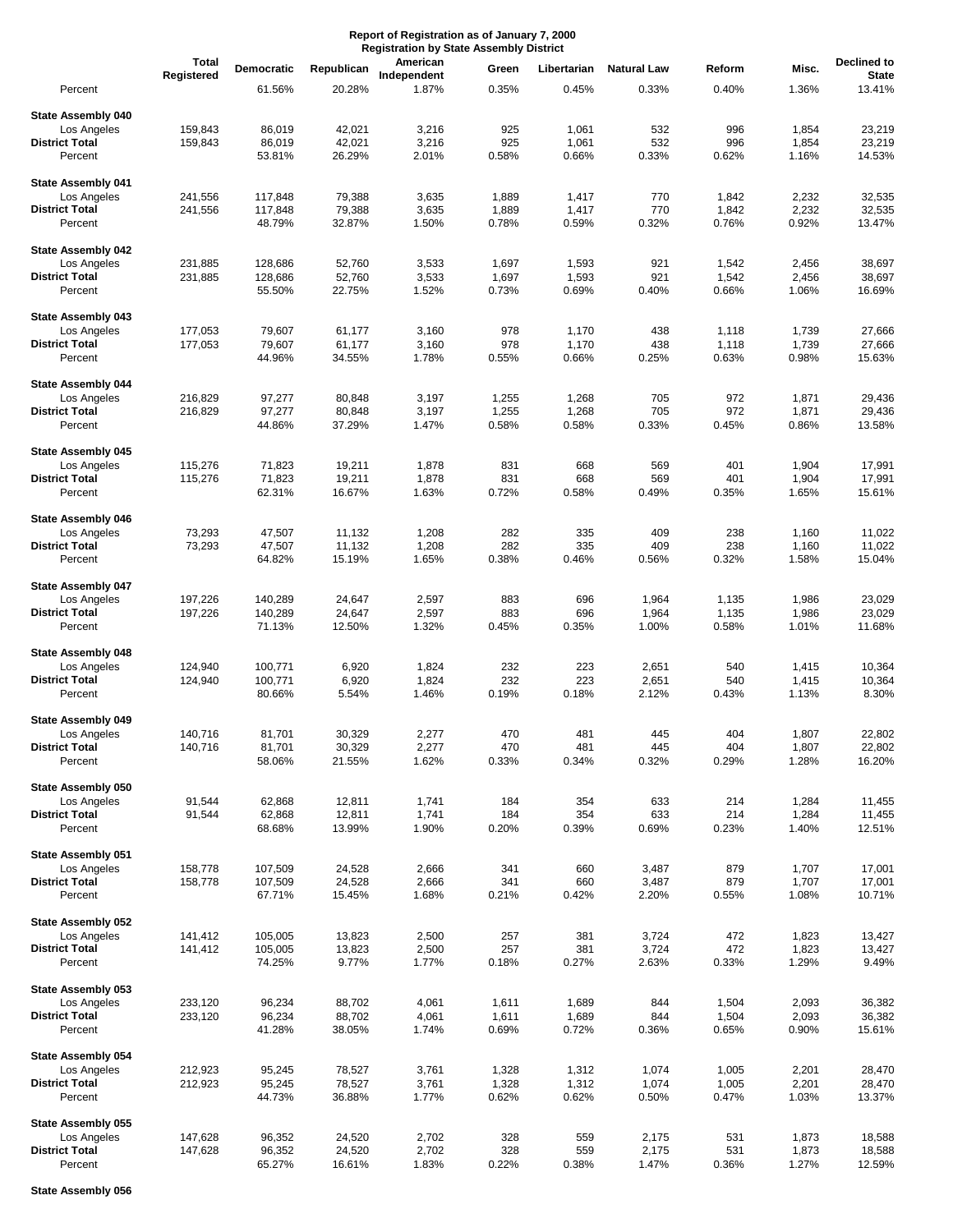|                                    | <b>Total</b>      |                  |                   | American       |              |                |                    | Reform         |                | Declined to      |
|------------------------------------|-------------------|------------------|-------------------|----------------|--------------|----------------|--------------------|----------------|----------------|------------------|
|                                    | Registered        | Democratic       | Republican        | Independent    | Green        | Libertarian    | <b>Natural Law</b> |                | Misc.          | <b>State</b>     |
| Los Angeles                        | 194,047           | 97,925           | 63,704            | 3,504          | 486          | 859            | 957                | 629            | 1,699          | 24,284           |
| <b>District Total</b>              | 194,047           | 97,925           | 63,704            | 3,504          | 486          | 859            | 957                | 629            | 1,699          | 24,284           |
| Percent                            |                   | 50.46%           | 32.83%            | 1.81%          | 0.25%        | 0.44%          | 0.49%              | 0.32%          | 0.88%          | 12.51%           |
| <b>State Assembly 057</b>          |                   |                  |                   |                |              |                |                    |                |                |                  |
| Los Angeles                        | 134,770           | 75,174           | 33,590            | 2,767          | 320          | 539            | 475                | 305            | 1,677          | 19,923           |
| <b>District Total</b>              | 134,770           | 75,174           | 33,590            | 2,767          | 320          | 539            | 475                | 305            | 1,677          | 19,923           |
| Percent                            |                   | 55.78%           | 24.92%            | 2.05%          | 0.24%        | 0.40%          | 0.35%              | 0.23%          | 1.24%          | 14.78%           |
| State Assembly 058<br>Los Angeles  | 163,455           | 101,531          | 36,803            | 2,859          | 378          | 560            | 595                | 410            | 1,561          | 18,758           |
| <b>District Total</b>              | 163,455           | 101,531          | 36,803            | 2,859          | 378          | 560            | 595                | 410            | 1,561          | 18,758           |
| Percent                            |                   | 62.12%           | 22.52%            | 1.75%          | 0.23%        | 0.34%          | 0.36%              | 0.25%          | 0.96%          | 11.48%           |
| State Assembly 059                 |                   |                  |                   |                |              |                |                    |                |                |                  |
| Los Angeles                        | 207,788           | 80,790           | 89,596            | 3,800          | 1,055        | 1,026          | 709                | 777            | 1,713          | 28,322           |
| <b>District Total</b>              | 207,788           | 80,790           | 89,596            | 3,800          | 1,055        | 1,026          | 709                | 777            | 1,713          | 28,322           |
| Percent                            |                   | 38.88%           | 43.12%            | 1.83%          | 0.51%        | 0.49%          | 0.34%              | 0.37%          | 0.82%          | 13.63%           |
| State Assembly 060<br>Los Angeles  | 187,022           | 80,330           | 71,828            | 3,482          | 463          | 840            | 604                | 625            | 1,531          | 27,319           |
| <b>District Total</b>              | 187,022           | 80,330           | 71,828            | 3,482          | 463          | 840            | 604                | 625            | 1,531          | 27,319           |
| Percent                            |                   | 42.95%           | 38.41%            | 1.86%          | 0.25%        | 0.45%          | 0.32%              | 0.33%          | 0.82%          | 14.61%           |
| <b>State Assembly 061</b>          |                   |                  |                   |                |              |                |                    |                |                |                  |
| Los Angeles                        | 23,456            | 13,756           | 4,963             | 537            | 111          | 130            | 88                 | 48             | 387            | 3,436            |
| San Bernardino                     | 113,701           | 48,918           | 45,437            | 2,576          | 345          | 525            | 470                | 418            | 1,143          | 13,869           |
| <b>District Total</b>              | 137,157           | 62,674           | 50,400            | 3,113          | 456          | 655            | 558                | 466            | 1,530          | 17,305           |
| Percent                            |                   | 45.70%           | 36.75%            | 2.27%          | 0.33%        | 0.48%          | 0.41%              | 0.34%          | 1.12%          | 12.62%           |
| State Assembly 062                 |                   |                  |                   |                |              |                |                    |                |                |                  |
| San Bernardino                     | 130,793           | 75,029           | 35,950            | 2,944          | 262          | 497            | 381                | 959            | 1,388          | 13,383           |
| <b>District Total</b><br>Percent   | 130,793           | 75,029<br>57.36% | 35,950<br>27.49%  | 2,944<br>2.25% | 262<br>0.20% | 497<br>0.38%   | 381<br>0.29%       | 959<br>0.73%   | 1,388<br>1.06% | 13,383<br>10.23% |
| State Assembly 063                 |                   |                  |                   |                |              |                |                    |                |                |                  |
| San Bernardino                     | 198,552           | 78,529           | 89,103            | 4,458          | 641          | 860            | 522                | 1,434          | 1,572          | 21,433           |
| <b>District Total</b>              | 198,552           | 78,529           | 89,103            | 4,458          | 641          | 860            | 522                | 1,434          | 1,572          | 21,433           |
| Percent                            |                   | 39.55%           | 44.88%            | 2.25%          | 0.32%        | 0.43%          | 0.26%              | 0.72%          | 0.79%          | 10.79%           |
| <b>State Assembly 064</b>          |                   |                  |                   |                |              |                |                    |                |                |                  |
| Riverside                          | 155,473           | 59,902           | 71,421            | 3,312          | 522          | 1,025          | 685                | 895            | 1,812          | 15,899           |
| <b>District Total</b><br>Percent   | 155,473           | 59,902<br>38.53% | 71,421<br>45.94%  | 3,312<br>2.13% | 522<br>0.34% | 1,025<br>0.66% | 685<br>0.44%       | 895<br>0.58%   | 1,812<br>1.17% | 15,899<br>10.23% |
| <b>State Assembly 065</b>          |                   |                  |                   |                |              |                |                    |                |                |                  |
| Riverside                          | 110,035           | 44,768           | 48,295            | 2,585          | 252          | 713            | 280                | 666            | 1,300          | 11,176           |
| San Bernardino                     | 64,055            | 20,921           | 31,754            | 1,949          | 254          | 434            | 75                 | 591            | 595            | 7,482            |
| <b>District Total</b>              | 174,090           | 65,689           | 80,049            | 4,534          | 506          | 1,147          | 355                | 1,257          | 1,895          | 18,658           |
| Percent                            |                   | 37.73%           | 45.98%            | 2.60%          | 0.29%        | 0.66%          | 0.20%              | 0.72%          | 1.09%          | 10.72%           |
| State Assembly 066                 |                   |                  |                   |                |              |                |                    |                |                |                  |
| Riverside                          | 183,687           | 59,545           | 94,476            | 4,363          | 447          | 1,067          | 329                | 1,430          | 1,953          | 20,077           |
| San Diego<br><b>District Total</b> | 44,502<br>228,189 | 11,209<br>70,754 | 24,936<br>119,412 | 1,008<br>5,371 | 152<br>599   | 350<br>1,417   | 149<br>478         | 405<br>1,835   | 203<br>2,156   | 6,090<br>26,167  |
| Percent                            |                   | 31.01%           | 52.33%            | 2.35%          | 0.26%        | 0.62%          | 0.21%              | 0.80%          | 0.94%          | 11.47%           |
| State Assembly 067                 |                   |                  |                   |                |              |                |                    |                |                |                  |
| Orange                             | 208,785           | 67,202           | 102,672           | 3,999          | 821          | 1,643          | 1,146              | 1,605          | 998            | 28,699           |
| <b>District Total</b><br>Percent   | 208,785           | 67,202<br>32.19% | 102,672<br>49.18% | 3,999<br>1.92% | 821<br>0.39% | 1,643<br>0.79% | 1,146<br>0.55%     | 1,605<br>0.77% | 998<br>0.48%   | 28,699<br>13.75% |
|                                    |                   |                  |                   |                |              |                |                    |                |                |                  |
| State Assembly 068<br>Orange       | 147,470           | 57,174           | 61,385            | 3,319          | 390          | 1,012          | 574                | 1,120          | 1,048          | 21,448           |
| <b>District Total</b>              | 147,470           | 57,174           | 61,385            | 3,319          | 390          | 1,012          | 574                | 1,120          | 1,048          | 21,448           |
| Percent                            |                   | 38.77%           | 41.63%            | 2.25%          | 0.26%        | 0.69%          | 0.39%              | 0.76%          | 0.71%          | 14.54%           |
| State Assembly 069                 |                   |                  |                   |                |              |                |                    |                |                |                  |
| Orange                             | 84,128            | 43,587           | 25,614            | 1,553          | 237          | 510            | 432                | 392            | 724            | 11,079           |
| <b>District Total</b><br>Percent   | 84,128            | 43,587<br>51.81% | 25,614<br>30.45%  | 1,553<br>1.85% | 237<br>0.28% | 510<br>0.61%   | 432<br>0.51%       | 392<br>0.47%   | 724<br>0.86%   | 11,079<br>13.17% |
|                                    |                   |                  |                   |                |              |                |                    |                |                |                  |
| State Assembly 070<br>Orange       | 220,525           | 63,023           | 114,063           | 4,128          | 1,182        | 1,826          | 937                | 1,595          | 906            | 32,865           |
| <b>District Total</b>              | 220,525           | 63,023           | 114,063           | 4,128          | 1,182        | 1,826          | 937                | 1,595          | 906            | 32,865           |
| Percent                            |                   | 28.58%           | 51.72%            | 1.87%          | 0.54%        | 0.83%          | 0.42%              | 0.72%          | 0.41%          | 14.90%           |
| State Assembly 071                 |                   |                  |                   |                |              |                |                    |                |                |                  |
| Orange                             | 235,145           | 63,907           | 129,991           | 4,407          | 700          | 1,474          | 544                | 1,617          | 801            | 31,704           |
| <b>District Total</b>              | 235,145           | 63,907           | 129,991           | 4,407          | 700          | 1,474          | 544                | 1,617          | 801            | 31,704           |
| Percent                            |                   | 27.18%           | 55.28%            | 1.87%          | 0.30%        | 0.63%          | 0.23%              | 0.69%          | 0.34%          | 13.48%           |

**State Assembly 072**